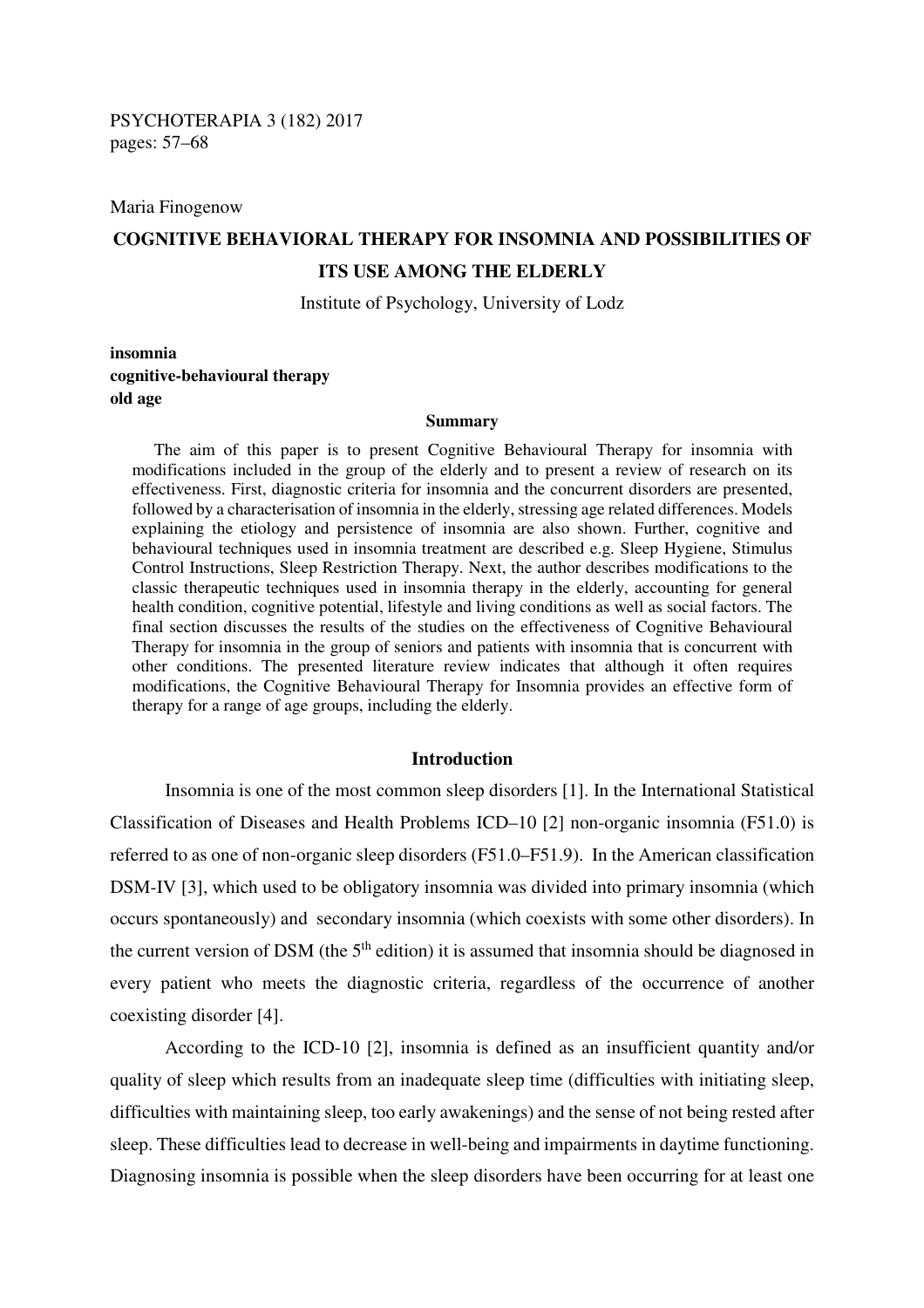month and during at least three nights per week. Moreover, the diagnosis of non-organic insomnia demands exclusion of such organic reasons as neurological conditions, somatic diseases, and disorders related to taking psychoactive substances and medicines.

Some authors underline that in the commonly used classifications (e.g. ICD-10) sleep disorders, including insomnia, are treated rather cursorily, are omitted, or defined in an ambiguous way [1]. This results in lack of adequate diagnosis and failure in undertaking proper therapeutic interventions. At the same time, in literature one may find numerous reports on disorders that coexist with insomnia and its negative consequences. It has been empirically proved that insomnia with no treatment favours development of depressive disorders [5] and anxiety disorders [6], it may also lead to development of cardio-vascular diseases [7]. Furthermore, it happens that insomnia precedes the first episode or recurrence of depression [6]. It has been also evidenced that insomnia is related to worse life quality [8], sick leaves and heightened medical care expenses [9].

#### **Insomnia among Older Adults**

It is estimated that the problem of insomnia affects 10-20% of general population, whereas among older adults the respective indicators are markedly higher, up to as much as 40% [10]. The risk of insomnia grows with each decade of life and it concerns women more often than men [11]. A form of sleep disorders changes with age as well. Insomnia among older adults often takes the form of secondary insomnia – it coexists with some other mental disorders, chronic diseases, and it may be a result of medications that impact sleep [12]. Moreover, it often results from bad sleep hygiene and insufficient daily activity [10, 13].

Sleep-related difficulties also change with age. In early adulthood there dominate problems with falling asleep, while in late adulthood there are observed speeding sleep phase up, growing difficulties with sleep maintenance, and waking up too early [10]. Furthermore, chronic insomnia occurs among older adults more often than in other groups – they often experience it for years.

Among factors that heighten the risk of insomnia in the elderly there are enumerated numerous diseases which are characteristic for seniors and also depressive disorders that happen in this period of life [12]. However, it is worth noting that among older adults insomnia may be both a result and a consequence of depressive disorders [14]. Fiorentino and Martin [12] focus on natural changes in sleep that appear with age. Although they may not be perceived as nagging, they still heighten the risk of development of the disorder. The quantity of deep sleep (stages  $3 \& 4$ ) decreases with age and light sleep becomes more frequent, which results in much easier awakenings due to for example some noise around [12]. Moreover, frequency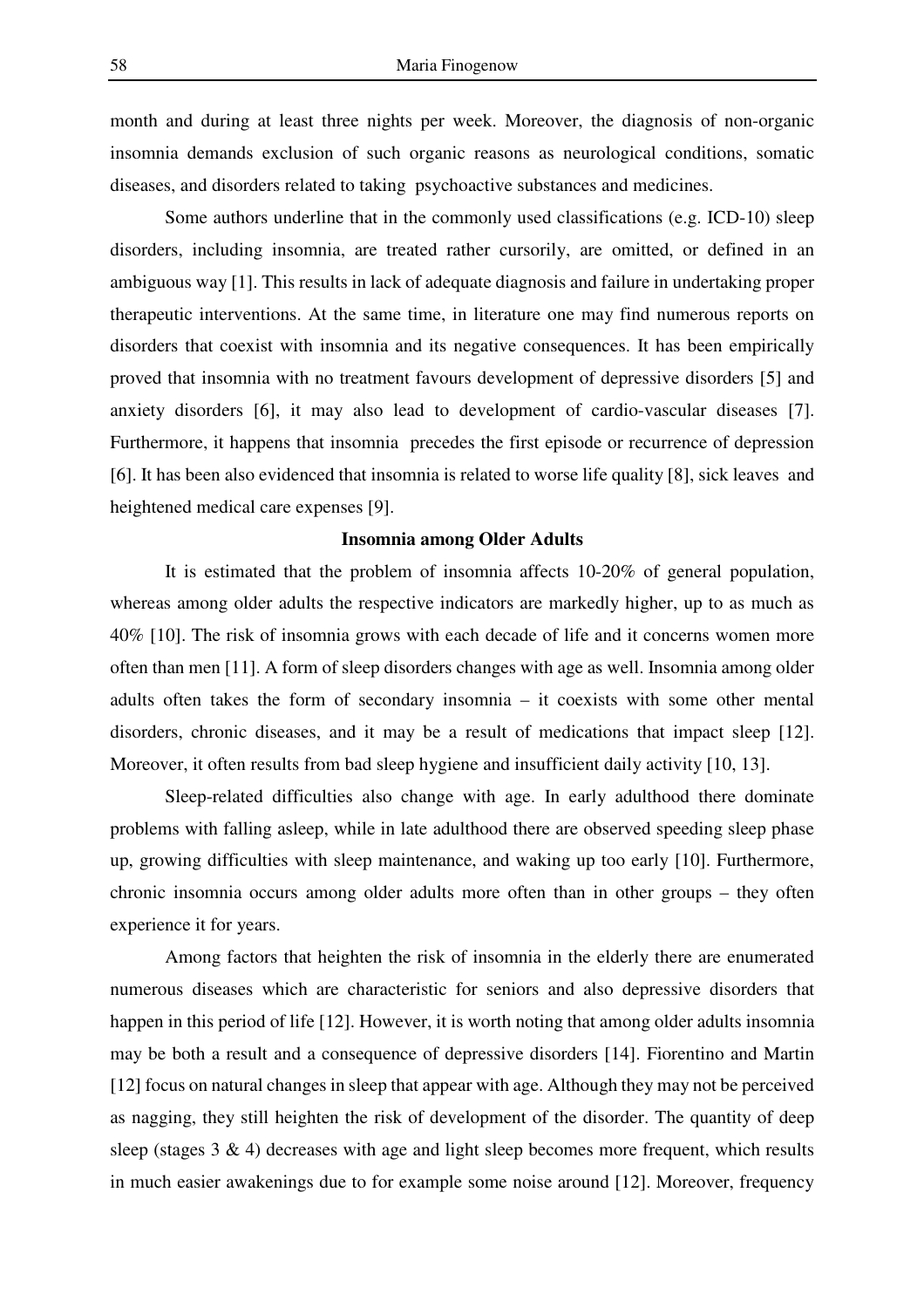of some other sleep disorders, like sleep apnea, grows with age, and some somatic diseases linked with experiencing pain, which are common for this age, may hinder calm sleep [12]. Heightened frequency and longer periods of awakening lead to decrease in sleep efficiency and to a subjective perception of one's sleep as a light and interrupted one. There also appear speeding sleep phase up (going to bed earlier) and waking up too early , sometimes around 2 or 3 a.m. It may become impossible both to maintain sleep and to maintain staying awake – as a result of these, night sleep lasts for 4-5 hours and numerous naps occur during a day. This leads to a vicious circle in which naps contribute to growth of insomnia at night. Yet, it is worth underlining that the total time of sleep usually remains unchanged.

Although the age-related changes are rather common, it ought to be noticed that old age is the longest and the most individualized period in human life [15]. A level of perceived losses or the so called costs of aging depend on biological and mental characteristics of an individual and on the person's biography as well. Thus, intensity and speed of aging processes may be different for every individual and the old age may have varied faces.

## **Models of Insomnia**

The three-factor model suggested by Spielman and co-workers [16] presents one of the most commonly used models that explain starting and maintenance of insomnia. It includes three groups of factors: predisposing , precipitating, and perpetuating factors. The predisposing factors define an individual sensitivity to insomnia and they comprise both biological and psychological characteristics. These factors include among others: age, gender (female), disturbed daily rhythm, anankastic personality traits, dysfunctional strategies of coping with stress, impulsiveness, and family predisposition to insomnia, which suggests its possible genetic background. These factors heighten the risk of insomnia development when an individual faces some precipitating factors. These include first of all stress that is related to varied life events (e.g. anxiety about work loss, disease or death of a close person). An important role is also played by somatic and mental diseases, overuse of psychoactive substances, shiftwork system, incorrect sleep hygiene etc. Whereas some changes in patients' behaviours and thoughts, which most often appear as a result of insomnia, become the perpetuating factors. They include dysfunctional behavioural strategies of coping with insomnia (e.g. staying in bed too long, irregular bed time, daily naps), dysfunctional beliefs about sleep and insomnia, worrying about lack of sleep and negative consequences of insomnia (e.g. feeling worse, being tired during a day), which lead to overuse of sleeping pills.

Among cognitive models of insomnia, a significant place is taken by the model suggested by Harvey [17]. The author assumes that the basic factor which maintains insomnia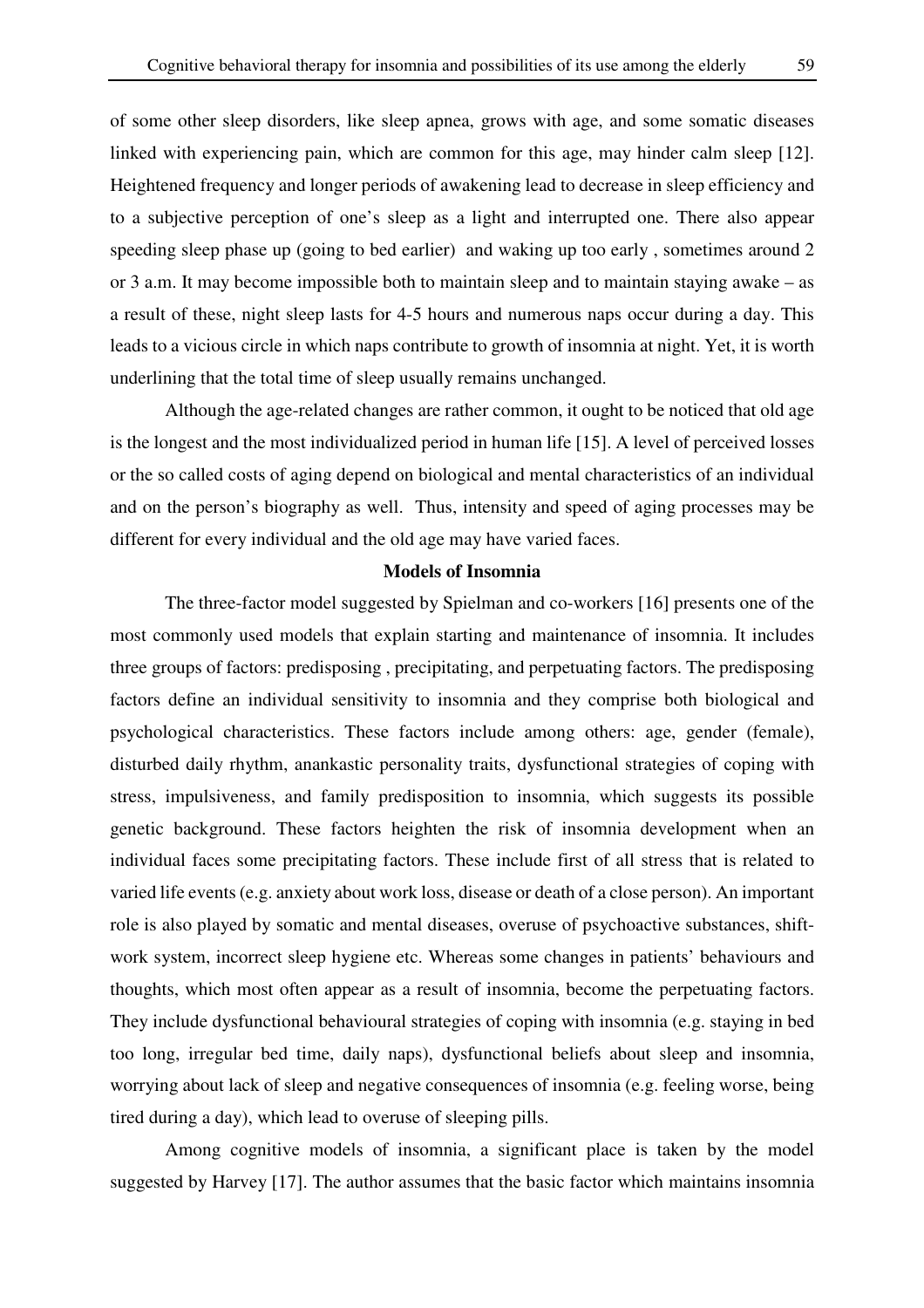consists in an excessive and negative cognitive activity before sleep. It usually takes the form of intrusive thoughts and worrying about lack of sleep and predicted consequences of getting not enough sleep during the oncoming day. This results in growth of arousal, tension, and unpleasant emotional state. Then, further worrying about difficulties with falling asleep leads to selective focusing one's attention on symptoms of lack of sleep and to monitoring one's own organism and the surrounding. As a result, a person undertakes some protective behaviours (e.g. avoiding difficult activities during a day, naps, turning to drink alcohol before going to sleep in order to make falling asleep easier), which intensify worrying and maintain the symptoms of insomnia. Harvey [17] stresses also that dysfunctional cognitive processes may occur both before sleep and during a day when cognitive activity is directed towards looking for some symptoms of fatigue and negative mood and to interpreting them as consequences of lack of sleep at night.

Contents of sleep-related thoughts is a subject of numerous studies. In one of them [18] participants were asked to record their thoughts that appeared before sleep and it was evidenced that thinking about sleep and predicting consequences of getting not enough sleep were the two strongest predicators of difficulties with falling asleep. In another study, Harvey [19] proved that persons suffering from insomnia declared an excessive cognitive activity which influenced their sleep more often than persons who had no problems with sleep did. This activity concerns solving problems, general worrying, general problems, an overview of events from the last day, and also problems related to one's own insomnia, and sounds from around.

## **Cognitive Behavioural Therapy for Insomnia**

Cognitive Behavioural Therapy for Insomnia (CBTI) is referred to as the first-line treatment of this disorder [20]. It is a combination of cognitive and behavioural techniques. The latter include sleep hygiene, stimulus control instructions, and sleep restriction therapy. Whereas cognitive therapy is aimed at identifying and modifying dysfunctional beliefs regarding sleep and insomnia. It is also supplemented by psychoeducation on sleep and its hygiene.

# Sleep Hygiene

Sleep Hygiene is a set of behaviours that promote sleep which are presented to patients in the form of instructions before starting the proper therapy. They are aimed at changing patients' life style and their behaviours that favour starting and maintaining insomnia. Sleep Hygiene includes the following rules: limiting caffeine intake, avoiding alcohol before going to sleep, performing physical activity during a day, and providing comfortable conditions in one's bedroom (silence, darkness, and a proper temperature) [13, 20-22]. Moreover, it is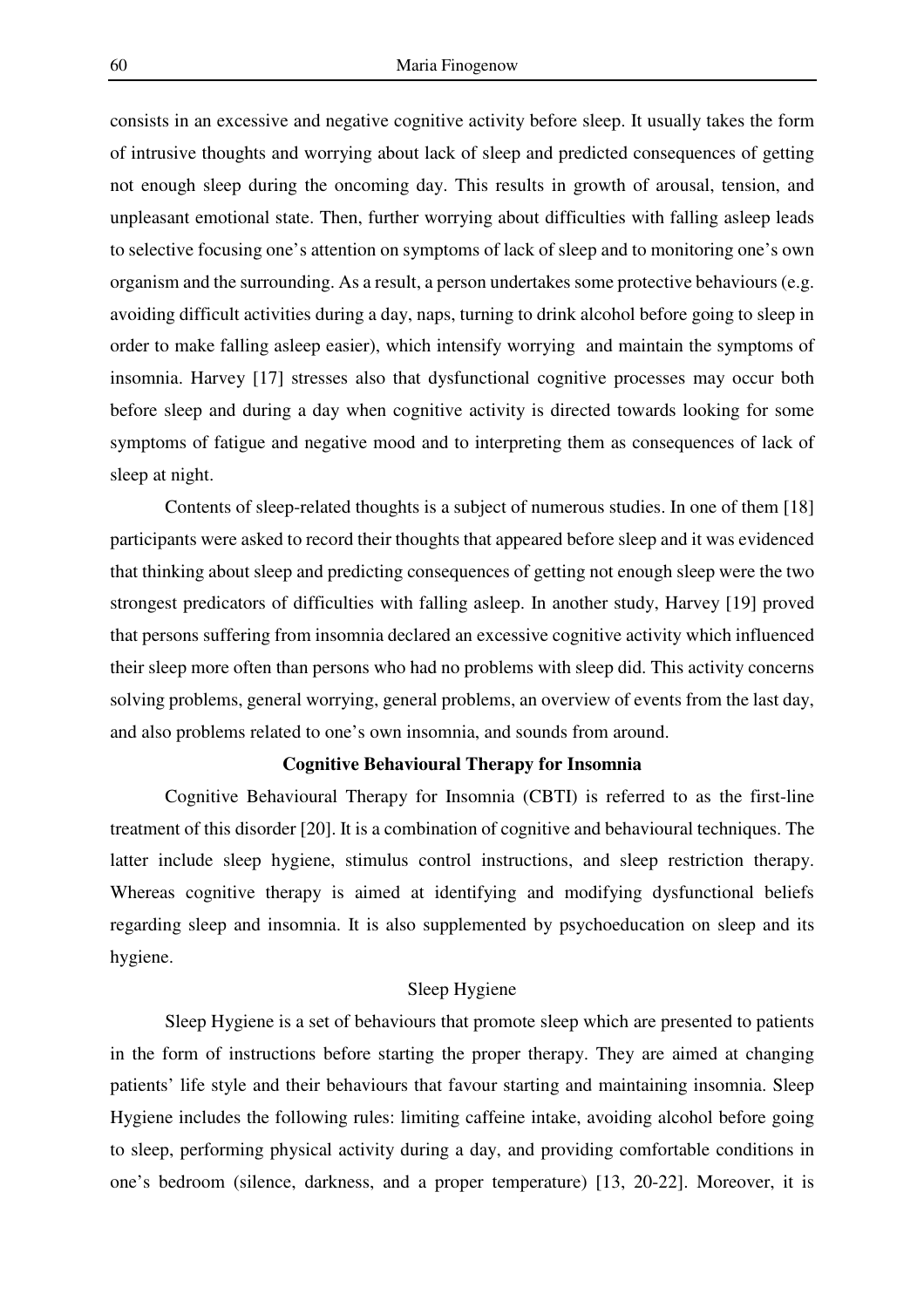recommended to reduce heavy and spicy food consumption (especially before sleep), to avoid emotional situations (including films) before going to bed, to limit watching TV right before sleep, and also to start rituals, like listening to calm music before sleep [21]. Patients are also encouraged to have stable hours of sleep, to refrain from attempts of falling asleep at a push, to get rid of clocks from bedroom, and to reduce use of sleeping pills.

# Stimulus Control Instructions

Stimulus Control Instructions are applied both in order to improve falling asleep and to maintain sleep. This technique is also referred to as the first-line treatment of chronic insomnia [22]. It is based on the assumption that when one spends many sleepless nights in the same surrounding (a bed, a bedroom), this surrounding starts to be associated with sleep problems and unpleasant feelings, such as uneasiness and worrying. After some time this surrounding starts to cause negative arousal and it maintains insomnia [21]. Thus, stimulus control is aimed at transforming these negative associations with one's bed, sleep time, and bedroom into positive associations of bed and bedroom with sleep and/or sexual activity.

The basic instructions related to stimulus control include: using one's bed as a place for sleep and sexual activity only; eliminating from one's bedroom all other activities that are not related to sleep, like for example reading in bed or watching TV; getting up of bed if one cannot fall asleep within about 15-30 minutes, going to another room and starting an activity that may lead to drowsiness, for example listening to relaxing music [13, 20, 21]. Furthermore, it is recommended to go to bed only when feeling sleepy, to get up at the same time every day, and to avoid naps during a day [21, 22].

## Sleep Restriction Therapy

Sleep Restriction Therapy, which was suggested as a therapeutic intervention by Spielman and co-workers [16], is aimed at balancing time that is spent in bed with time that is really necessary for a given person for sleep. At the beginning, a patient keeps a sleep diary for two weeks, the reason of which is to define time that is really used for sleep (bed time, time of falling asleep, wake time) [21, 22]. Next, the time spent in bed is reduced to the time that is really used by the patient for sleep (time used for sleep plus 30 minutes, but not less than 4 and a half hours). After a week of using sleep restriction, an indicator of its efficiency is calculated (quotient of sleep time to time spent in bed) and if sleep improves, the time is gradually prolonged to 15 minutes more [13, 20]. In the initial period of using the technique, it may lead to excessive drowsiness and tiredness during a day, but after a week or so these symptoms subside and patients feel improvement in the quality of their sleep.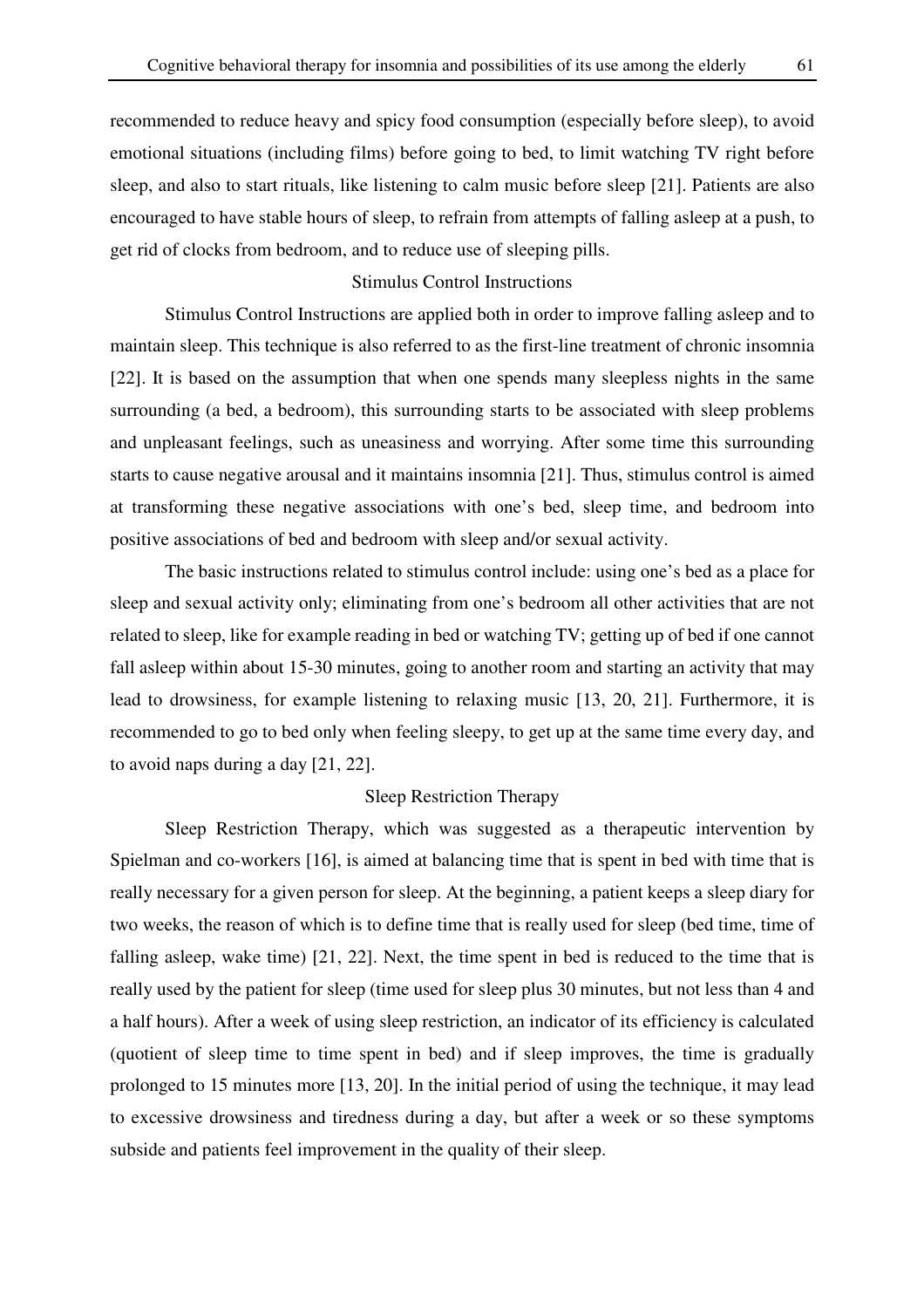## Relaxation

Relaxation techniques are behavioural methods for treatment of insomnia that have been used for the longest time. They are applied mainly for patients who complain about difficulties with initiating sleep, and they are aimed at reducing tension and anxiety which accompany going to sleep. Progressive relaxation is one of the most commonly used tension reduction techniques. However, due to its possible links with cognitive arousal [21], also numerous alternative methods are introduced, for example: diaphragmatic breathing, visualisations, yoga, biofeedback, and mindfulness. They are used in order to lower mental and somatic uneasiness that is related to sleep and to reduce ruminations [13, 20, 22, 23]. Although they do not have a definite time limit, it is usually recommended to use them for around 15 minutes before falling asleep [21].

## Cognitive Therapy

Cognitive Therapy for Insomnia is focused mainly around two components: psychoeducation and modification of dysfunctional beliefs about sleep and insomnia. The objective of psychoeducation is to convey reliable data on sleep and insomnia, which should favour correcting one's non-adaptive beliefs about sleep [21]. Subjects for presentation include: sleep phases, an average sleep time, which is often highly individual, sleep as an automatic process beyond one's conscious control, factors that favour sleep disorders, and also short- and long-term consequences of sleep deprivation [13, 21].

Cognitive therapy is aimed at modifying dysfunctional beliefs about sleep and insomnia. In order to identify them, there are used some classic cognitive techniques such as automatic thought record, Socratic dialogue, downward arrow technique, scaling, clarification, and also some specially designed scales. Whereas modification of dysfunctional beliefs is carried out with the use of cognitive restructuring, paradox intervention, modification of selective attention, and mindfulness training.

Dysfunctional beliefs most often refer to treating insomnia as a chronic problem that cannot be managed, overestimating consequences of insomnia, unrealistic expectations regarding sleep, incorrect perception of reasons for insomnia and efficiency of applied interventions [21]. These beliefs often contain numerous cognitive distortions, like catastrophizing, exaggerating, overgeneralization. Moreover, they may influence sleep both indirectly by means of increasing arousal in bed before sleep and also directly by means of disturbing stimulation control and sleep restriction [13, 20].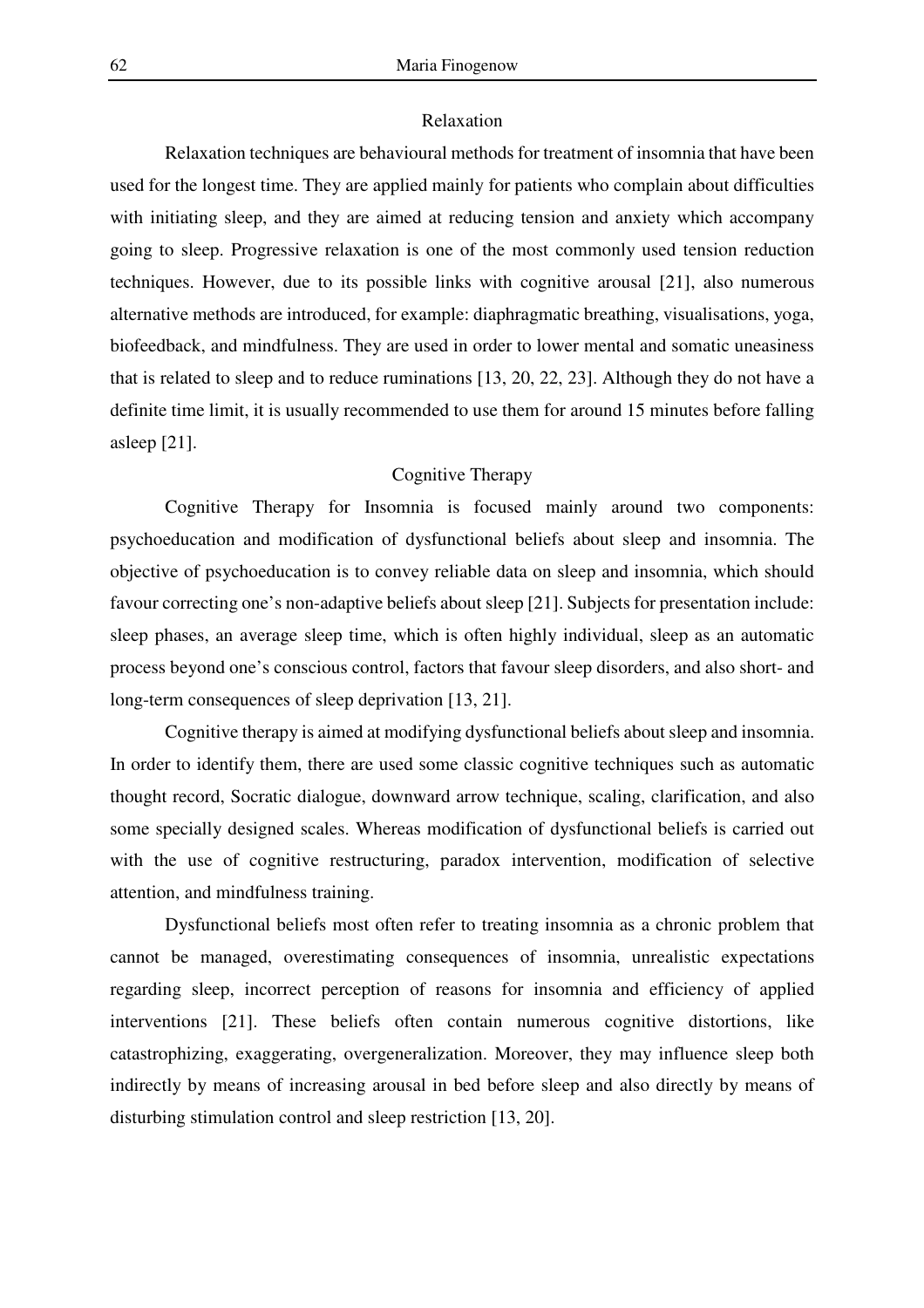Cognitive Behavioural Therapy for Insomnia is used with success in varied age groups, including persons in their old age [24]. In some cases, however, it may be required to introduce some modifications considering seniors' health, life style and conditions, social factors, and their own preferences [13, 25, 26]. A decrease in cognitive abilities [15, 25] in some of them may be a cause for basing the therapy mainly on behavioural techniques and promoting sleep hygiene [13, 27]. The treatment may be focused on an increase in daily activity, reducing time spent in bed, minimalizing a number and length of naps, changing some negative habits, like watching TV all days or overuse of sleeping pills. Some modifications are used in order to make it easier to read written materials from the therapy (e.g. a larger font) and also to remember such instructions regarding sleep as a defined time of going to sleep or waking (e.g. writing them directly in sleep diaries) [13].

Yet, it should be stressed that the need of introducing the modifications applies mainly to seniors in their later stages of old age and to persons with serious somatic or dementia diseases. Considering individualized aging processes [15], differentiating between favourable normal aging and pathological aging present a basis for selection of the most optimum therapeutic techniques.

#### Sleep hygiene

Introducing the sleep hygiene rules for the elderly must be consistent with individual instructions that result from a patient's diseases, regarding both physical activity and a diet [13]. For instance, it is necessary for some sick persons to consume liquids with medications (also in the evening, right before sleep time), in such a situation it is important to remind the patient of using the toilet before going to bed. Moreover, it is recommended to make a patient's daily rhythm similar to the rhythm from the period of his/her professional activity. Another important issue is to use bright light in rooms during a day and to care about going out, to natural light. Using light therapy is also recommended [28]. Introducing physical activity among seniors may meet some difficulties which result from negative stereotypes about old age that function in societies [29]. They contain beliefs about limited possibilities and even harmfulness of undertaking any physical activities in old age [29, 30]. However, it is indicated in research results that physical activity in seniors prevents overweight and other somatic diseases which exert a negative influence upon sleep, and favours health and better well-being [14, 30]. As a result it may favour higher quantity of deep sleep (stages  $3 \& 4$ ) and sleep continuity [21].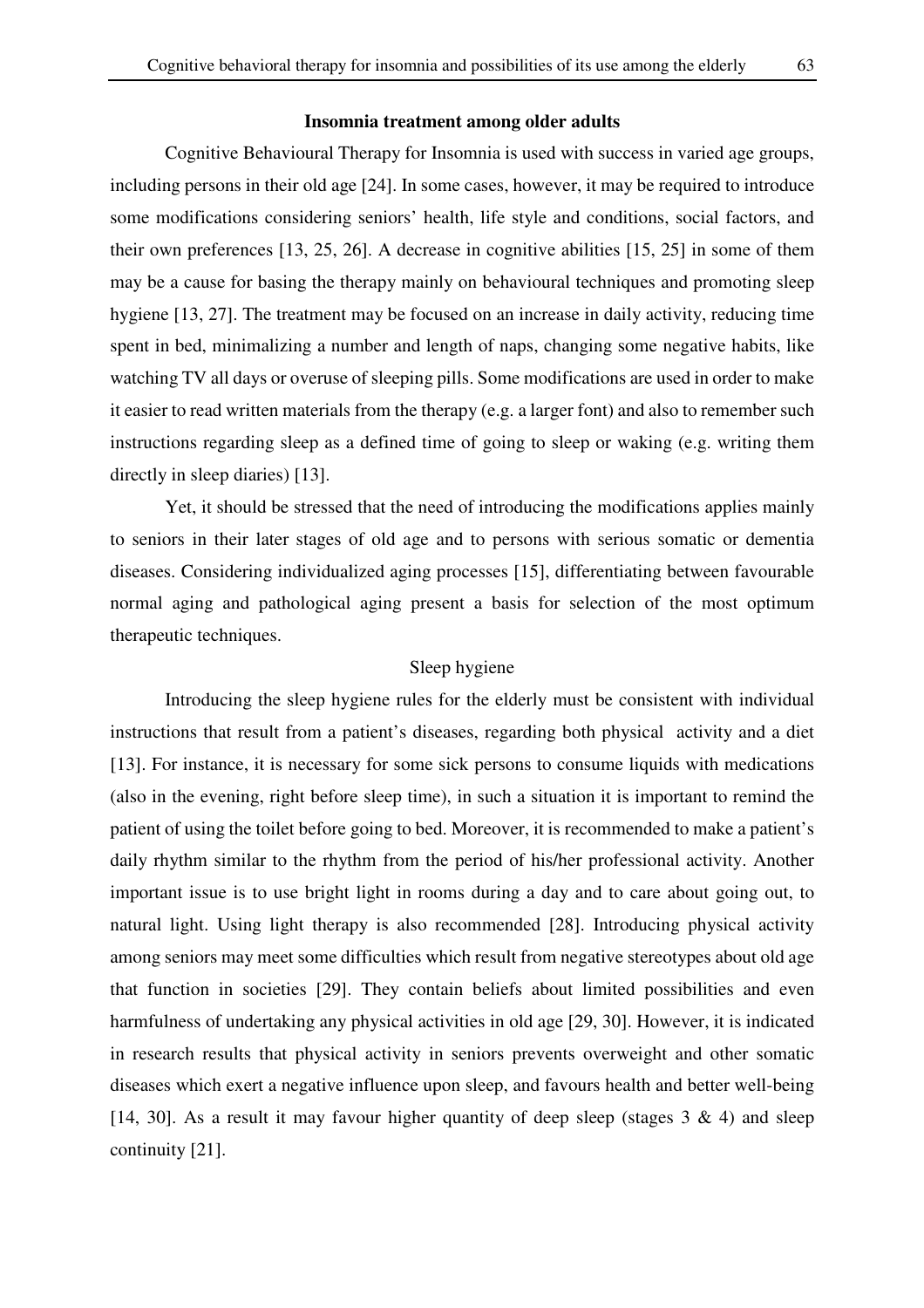#### Stimulus control instructions

Some elderly persons (e.g. in later stages of their old age, but also seniors who are somatically ill or infirm) may have troubles with leaving bed without help from other persons or – because of some medical reasons – they have to stay in bed frequently. Thus, it is necessary to assess fall risk while getting up independently at night and – depending on motor capabilities – to modify the typical instructions and/or to introduce some changes in the patient's bedroom [13]. It may consist in organising a seat near the bed so that the senior with limited motor possibilities could get up safely at night and sit there. In case of persons who cannot leave their beds independently it may be necessary to abandon this component of the technique during night hours. In such cases it is recommended to leave bed during a day and to encourage to change one's position and perform some other activities, for example reading, at night.

#### Sleep Restriction Therapy

It happens that older adults have to stay in bed due to some medical reasons, which imposes a significant limitation on possibilities of using this technique. However, staying in bed too long is also a problem of fit seniors who treat lying in bed and having naps as a way of spending time, an attempt at coping with boredom and lack of activities. That is why it is necessary to consider reasons for which an old person spends too much time in bed [13]. It is also important to discuss activities that a senior could start in the time gained after having abandoned excessive staying in bed. Lying in bed may be also used by old-aged persons in order to have rest, to relax, or to diminish intensity of physical pain. In such cases it is important to find some other places in which the patient could rest without sleeping. Eliminating naps during a day is recommended if it is possible, and in case they are necessary one may set an alarm-clock for 30 minutes so as to prevent extension of one's nap [13].

# Relaxation

While choosing relaxation techniques for the elderly, one should consider individual preferences of a patient [13]. It is recommended to use activities that are normally performed by seniors in order to relax (e.g. sitting in the garden and admiring flowers) to form the techniques (e.g. visualisation).

# Cognitive Therapy

Improving sleep quality among older adults may be a result of introducing some components of cognitive therapy [30]. In this age group the therapy is focused on breaking seniors' unwillingness to undertake activities and also on changing the attitude to sleep as a receipt for boredom and lack of activities. Moreover, it is aimed at lowering excessive expectations regarding sleep and increasing acceptance for some unfavourable consequences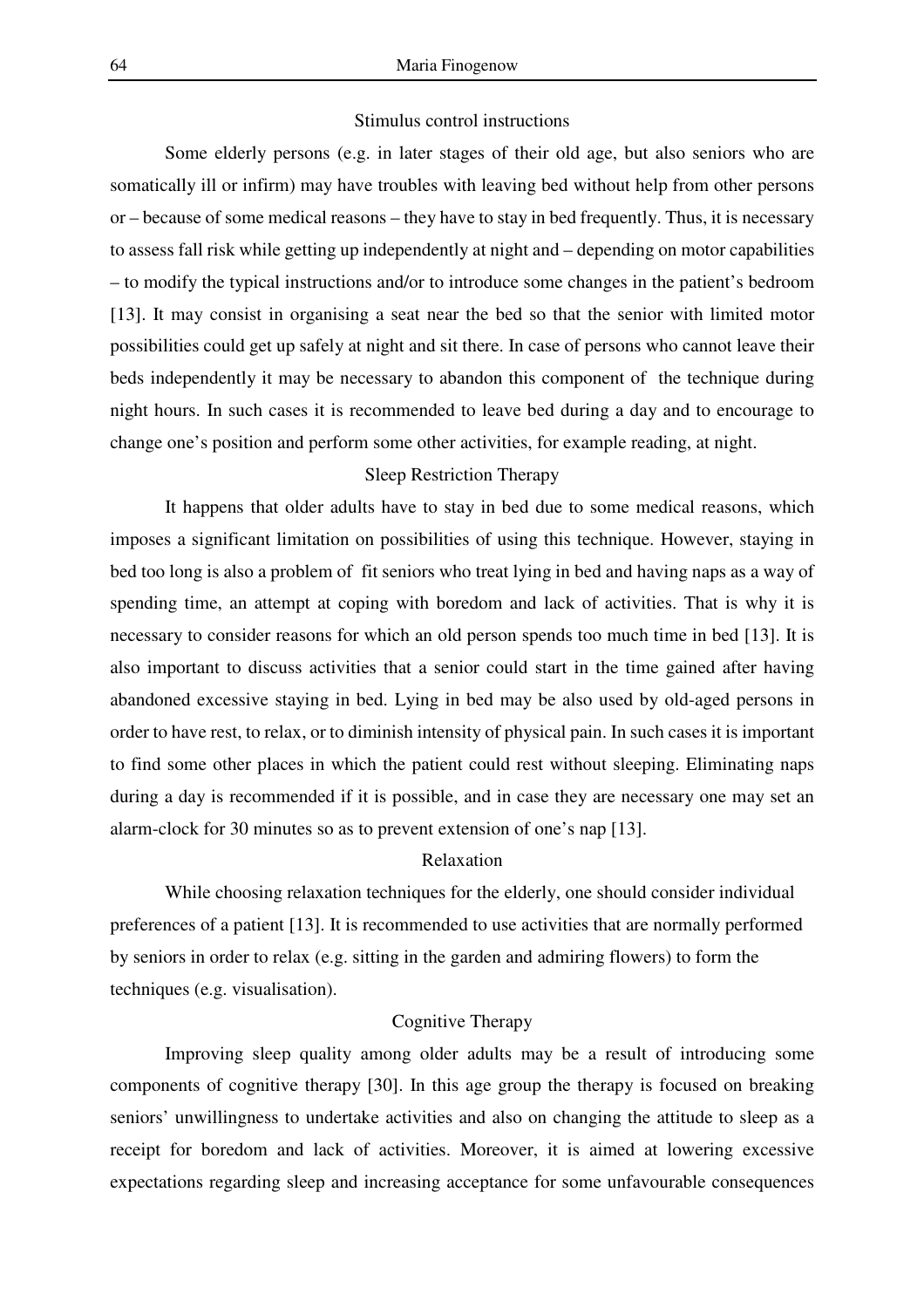of coexisting diseases and medications for sleep quality [13, 25]. Psychoeducation ought to be supplemented with information regarding natural changes in sleep which are a result of aging and some coexisting diseases that influence sleep. Understanding that older persons usually sleep for a shorter time than young people helps modifying one's unrealistic expectations regarding sleep time [25]. Cognitive therapy may be difficult for seniors with deficits in cognitive functions, thus it needs to be adapted to their individual abilities [25]. It is worth being aware of the difference between excessive worry and a tendency to introspection and summing up one's own life, the latter being typical of this age. It is also recommended to use content of worry time (e.g. the sense of loneliness) to make plans of activities (e.g. broadening social contacts).

## **Efficacy of Cognitive Behavioural Therapy for insomnia among older adults**

Efficacy of CBTI has been verified in numerous studies the results of which are presented in meta-analyses [32, 33]. Results obtained in a number of studies have been also shown in large reviews edited together with instructions by the American Academy of Sleep Medicine. The first review was published in 1999 and it was based upon results of 48 studies [34], the second one was published in 2006 and it contained data from 37 studies that were conducted after the first edition [35]. Both the reviews indicated a significant influence of the therapy upon diminishing difficulties within iniating and maintaining sleep, and also upon keeping the positive effects in the period of 6-24 months after completing the treatment. An improvement of sleep parameters was evidenced in 70-80% of persons with insomnia and nighttime insomnia symptoms were reduced by 50% on average [35]. Furthermore, the effects obtained by means of CBTI are usually more stable than those in case of pharmacological treatment [36].

In a majority of studies on efficacy of CBTI a combination of cognitive and behavioural techniques is used. Literature contains also a confirmation of efficiency of stimulus control instructions and sleep restriction treated as monotherapies [34], while a separate use of sleep hygiene or relaxation usually brings weak effects, and using cognitive techniques exclusively is very rare [37].

Despite numerous limitations that result from patients' age, it has been confirmed empirically that CBTI is efficient in insomnia treatment in the elderly [27, 38], including seniors with other diseases [39]. Results obtained in many researches on efficacy of behavioural and cognitive techniques in insomnia treatment among older adults have been presented in numerous meta-analyses and reviews [11, 15, 24, 34].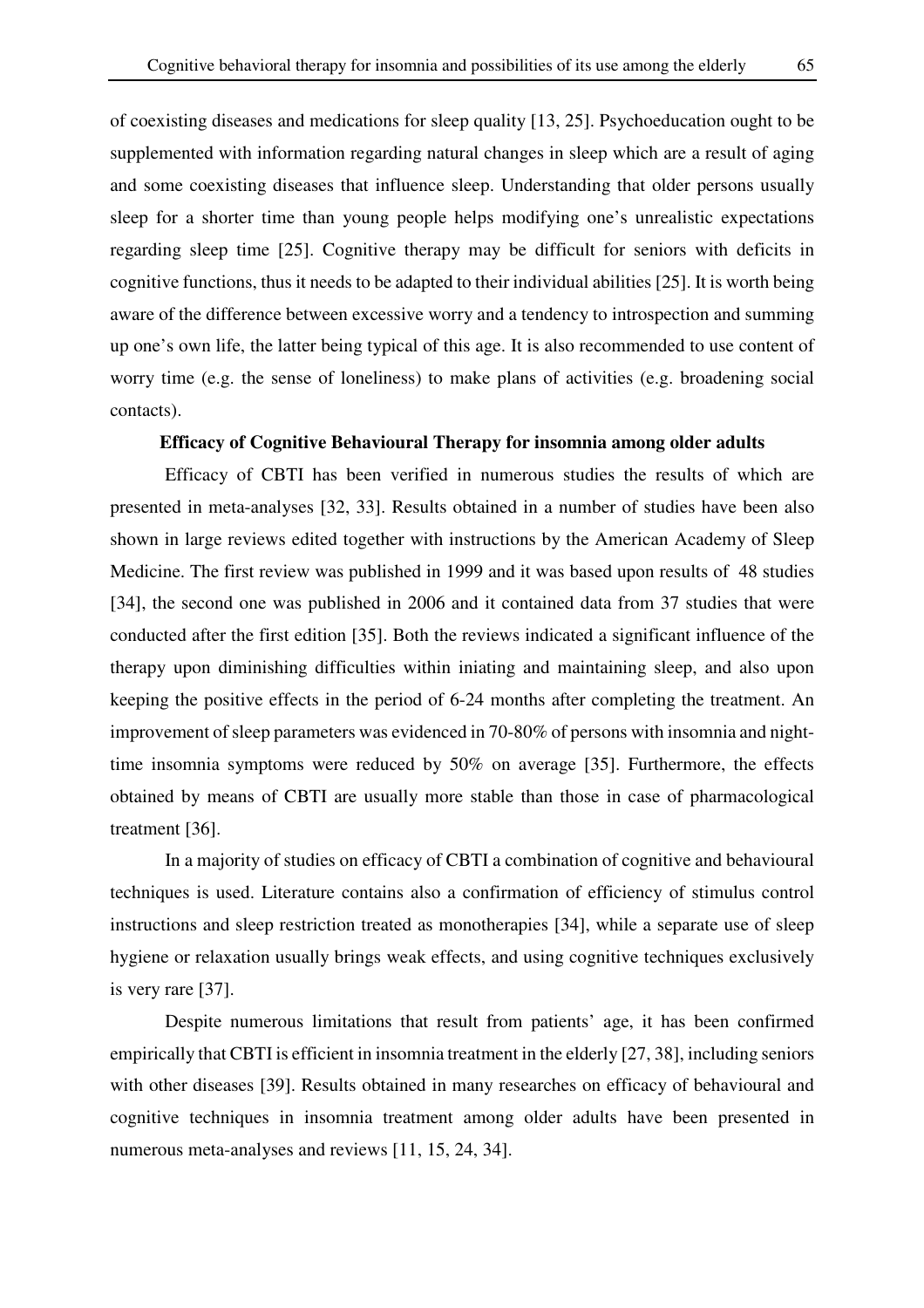In a meta-analysis aimed at comparing efficacy of the therapy in varied age groups, strong effects were found both among persons in early and middle adulthood and among older adults, though for young people the results were slightly stronger [24]. CBTI resulted in better indicators of sleep latency, its quality and efficiency, and lower indicators of awakenings. The only significant differences in the treatment efficacy (to the advantage of younger persons) were observed for the total sleep time [26].

In the last decade researchers' attention was also focused on the possibilities of using CBTI among persons who suffer from insomnia as a disorder that coexists with some other somatic and mental diseases [20, 40]. This is truly important for insomnia treatment among seniors as about 70% of older adults with insomnia suffer from secondary insomnia [13]. Efficacy of CBTI was evidenced in groups of patients with such problems as cancer diseases [41], chronic pain [42], and osteoarthritis [43], though in treatment among these patients some modifications related to their diseases are often introduced.

As for mental disorders, most attention has been directed to insomnia that coexists with depression and posttraumatic stress disorder. For persons with depression, beyond improvement in sleep indicators, there were also evidenced such benefits as decrease in depression symptoms, and growth in energy level, the sense of self-esteem, and other aspects of psychological well-being [44, 45]. The study also proved efficacy of CBTI in treatment for insomnia coexisting with posttraumatic stress disorder, though results of some of the studies are not fully unambiguous and they point to the necessity of introducing some other techniques of therapy [37].

# **Conclusions**

Insomnia is referred to as a long-term pathological state which rarely subsides spontaneously, especially in the elderly. It is treated as an inherent result of the process of aging and thus, in many cases, it is neither diagnosed nor treated. Yet, it should be stressed that although changes in sleep that occur with advanced age are natural, they usually do not lead – contrary to insomnia – to lowering well-being and they do not disturb functioning during a day. The presented literature review indicates that cognitive behavioural treatment for insomnia is a well-documented and effective form of therapy for varied age groups, including older adults. CBTI used among seniors may be often linked to the necessity of making some adaptations, and its effects may be weaker as compared with those among young people. Despite these limitations, the therapy may be effectively used among older adults, including those who suffer from insomnia as a disorder that coexists with some other diseases.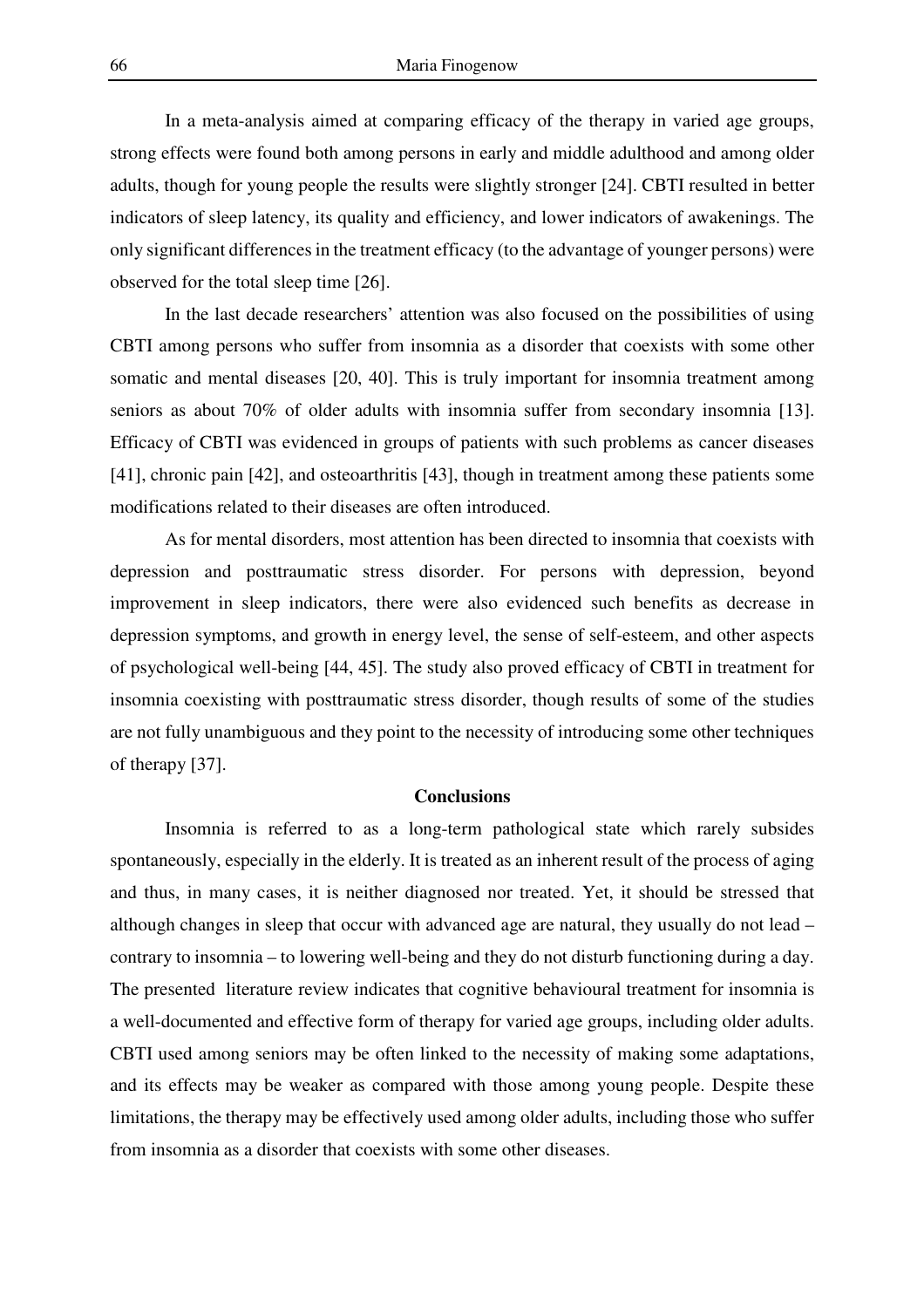# **References**

- 1. Wojas A, Nowicka-Sauer K. Uwagi na temat klasyfikacji zaburzeń psychicznych i zaburzeń snu w Międzynarodowej Klasyfikacji Statystycznej Chorób i Problemów Zdrowotnych. Sen 2009; 9(1– 2): 37–43.
- 2. Klasyfikacja zaburzeń psychicznych i zaburzeń zachowania w ICD-10. Badawcze kryteria diagnostyczne. Kraków: Uniwersyteckie Wydawnictwo Medyczne "Vesalius"; 1998.
- 3. Wciórka J, ed. Kryteria diagnostyczne według DSM–IV. Wrocław: Elsevier Urban & Partner; 2008.
- 4. Święcicki Ł, Gałecki P, red. Kryteria diagnostyczne z DSM–5. Desk reference. Wrocław: Edra Urban & Partner; 2015.
- 5. Baglioni C, Battagliese G, Feige B, Spiegelhalder K, Nissen C, Voderholzer U. et al. Insomnia as a predictor of depression: A meta-analytic evaluation of longitudinal epidemiological studies. J. Affect. Disord. 2011; 135: 10–19.
- 6. Ohayon MM, Roth T. Place of chronic insomnia in the course of depressive and anxiety disorders. J. Psychiatr. Res. 2003; 37: 9–15.
- 7. Phillips B, Mannino DM. Do insomnia complaints cause hypertension or cardiovascular disease? J. Clin. Sleep Med. 2007; 3: 489–494.
- 8. LeBlanc M, Beaulieu-Bonneau S, Mérette C, Savard J, Ivers H, Morin CM. Psychological and health-related quality of life factors associated with insomnia in a population-based sample. J. Psychosom. Res. 2007; 63: 157–166.
- 9. Godet-Cayré V, Pelletier-Fleury N, Le Vaillant M, Dinet J, Massuel MA, Léger D. Insomnia and absenteeism at work. Who pays the cost? Sleep 2006; 29: 179–184.
- 10. Montgomery P, Dennis JA. A systematic review of non-pharmacological therapies for sleep problems in later life. Sleep Med. Rev. 2004; 8: 47–62.
- 11. Nau SD, McCrae SS, Cook KG, Lichstein KL. Treatment of insomnia in older adults. Clin. Psychol. Rev. 2005; 25: 645–672.
- 12. Fiorentino L, Martin JL. Awake at 4 a.m.: Treatment of insomnia with early morning awakenings among older adults. J. Clin. Psychol. 2010; 66(11): 1161–174.
- 13. Montgomery P, Dennis JA. Physical exercise for sleep problems in adults aged 60+. Cochrane Database Syst. Rev. 2002; 4: CD003404.
- 14. Buysse DJ. Insomnia, depression and aging: Assessing sleep and mood interactions in older adults. Geriatrics 2004; 59: 47–51.
- 15. Finogenow M. Starzenie się społeczeństwa i starzenie się kompetencji. In: Znajmiecka-Sikora M, Kędzierska B, Roszko E, ed. Kształcenie ustawiczne od A do Z. Kompetencje pracowników a współczesne potrzeby rynku pracy, Łódź: SATORI druk; 2011, s. 211–234.
- 16. Spielman AJ, Saskin P, Thorpy MJ. Treatment of chronic insomnia by restriction of time in bed. Sleep 1987; 10(1): 45–56.
- 17. Harvey AG. A cognitive model of insomnia. Behav. Res. Ther. 2002: 40(8): 869–893.
- 18. Wicklow A, Espie CA. Intrusive thoughts and their relationship to actigraphic measurement of sleep: Towards a cognitive model of insomnia. Behav. Res. Ther. 2000; 38(7): 679–693.
- 19. Harvey AG. Pre-sleep cognitive activity: a comparison of sleep-onset insomniacs and good sleepers. Br. J. Clin. Psychol. 2000; 39: 275–286.
- 20. Siebern A, Manber R. New developments in cognitive behavioral therapy as the first-line treatment of insomnia. Psychol. Res. Behav. Manag. 2011; 4: 21–28.
- 21. Hofmann SG. An introduction to modern cbt: psychological solutions to mental health problems. Malden, MA: Wiley-Blackwell; 2012.
- 22. Taylor DJ, Roane BM. Treatment of insomnia in adults and children: a practice-friendly review of research. J. Clin. Psychol. 2010; 66(11): 1137–1147.
- 23. Cvengros JA, Crawford MR, Manber R, Ong JC. The relationship between beliefs about sleep and adherence to behavioral treatment combined with meditation for insomnia. Behav. Sleep Med. 2015; 13: 52–63.
- 24. Irwin MR, Cole JC, Nicassio PM. Comparative meta-analysis of behavioral interventions for insomnia and their efficacy in middle-aged adults and in older adults 551 years of age. Health Psychol. 2006; 25: 3–14.